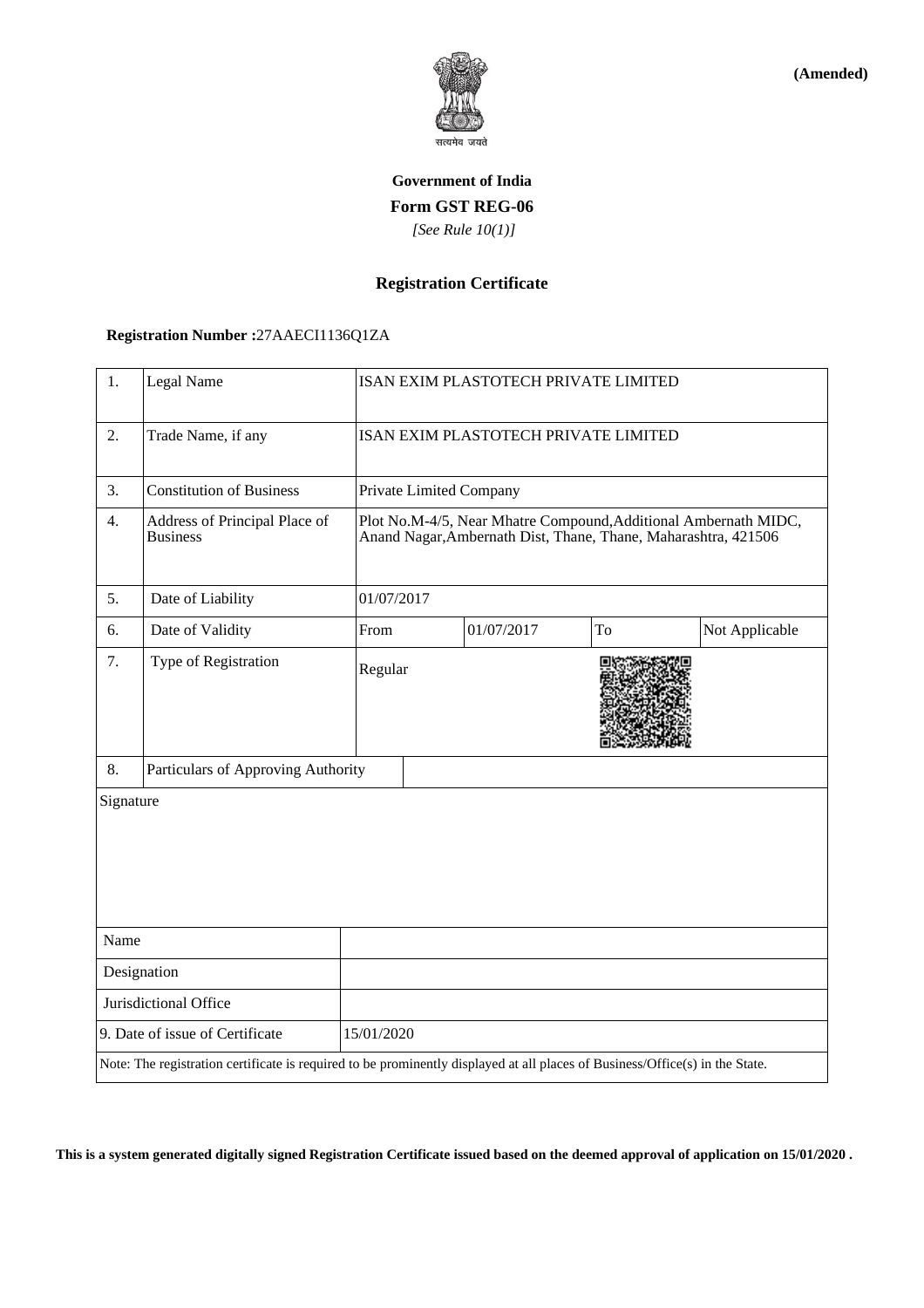

### **Details of Additional Place of Business(s)**

| <b>GSTIN</b>       | 27AAECI1136O1ZA                      |
|--------------------|--------------------------------------|
| Legal Name         | ISAN EXIM PLASTOTECH PRIVATE LIMITED |
| Trade Name, if any | ISAN EXIM PLASTOTECH PRIVATE LIMITED |

Total Number of Additional Places of Business(s) in the State 0